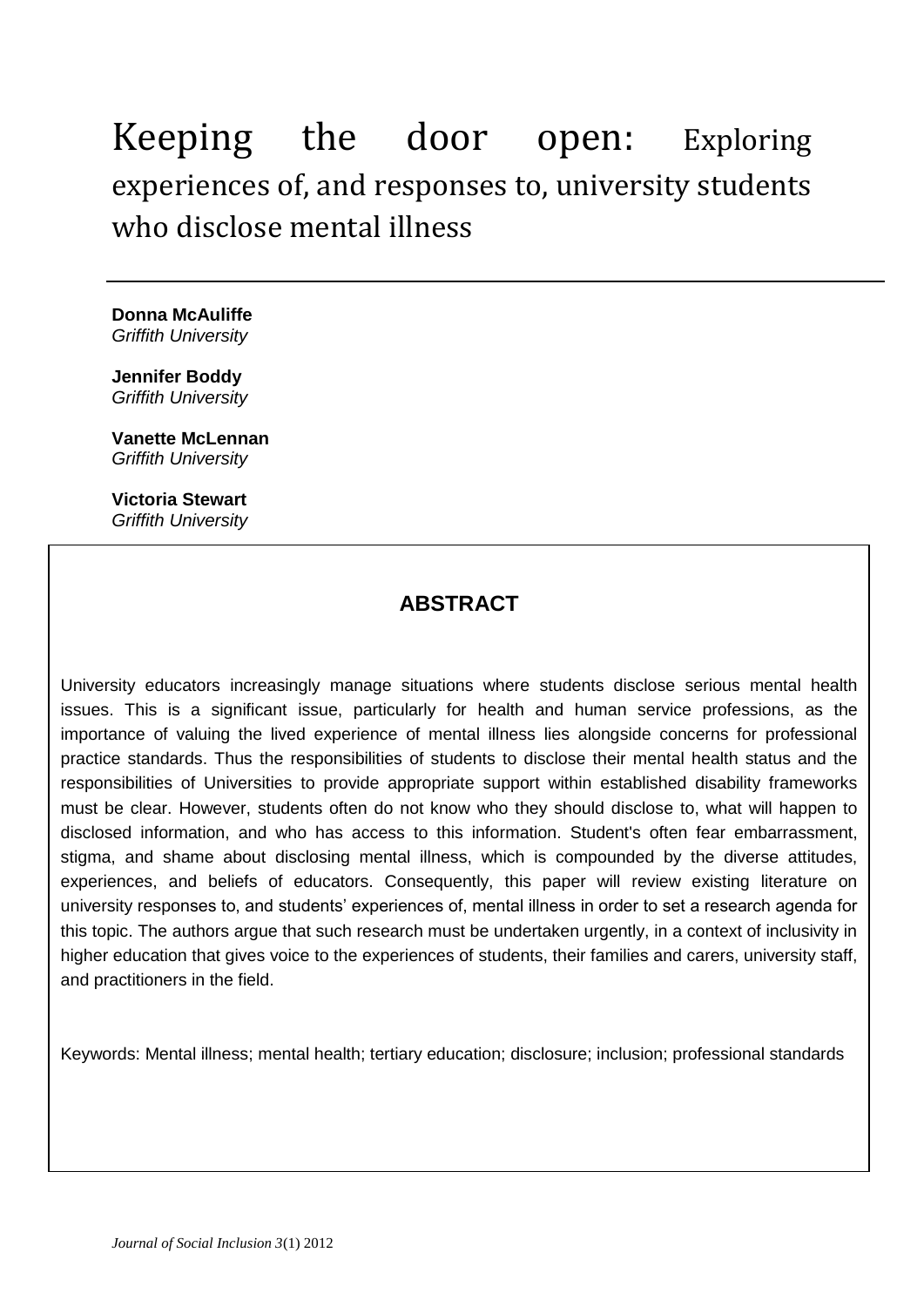#### **Introduction**

The mental health of 18-25 year old Australians is an increasing concern. Recent studies indicate that this age group is at significantly higher risk of mental illness, with three quarters of all Australians experiencing mental illness having their first episode by the age of 25 [\(Australian Bureau of Statistics, 2007\)](#page-8-0). Although underreported, suicide is one of the most common causes of death for this age group [\(Australian Institute of](#page-8-1)  [Health and Welfare, 2010\)](#page-8-1). This age group also represents the majority of tertiary education students, where pressures and demands can be unexpectedly high and burdensome. Perhaps somewhat unsurprising then are recent findings indicating a higher prevalence of mental illness and psychological distress among university students than in the general population [\(see Bayram & Bilgel, 2008;](#page-8-2) [Cleary, Horsfall, Baines, &](#page-8-3)  [Happell, 2011;](#page-8-3) [Hunt & Eisenberg, 2010;](#page-9-0) [Shankar, Martin, & McDonald, 2009;](#page-10-0) [Stallman,](#page-10-1)  [2008\)](#page-10-1). This has led, in part, to the authors questioning the adequacy of universities' response to, and support of, students with mental illness and indeed their recognition of a duty of care in relation to mental illness and suicide prevention. Further validation for an interest in this area was invitation to attend the National Summit on the Mental Health of Tertiary students held in August 2011, with a number of prominent speakers discussing policy and practice responses to this area of need (see [www.cshe.unimelb.edu.au/nationalsummit/\)](http://www.cshe.unimelb.edu.au/nationalsummit/).

As well as being a time of increasing psychological distress for people of this age group, formal education and training is often understandably disrupted or truncated. Mental illness can impede school-to-work transitions and damage the early stages of career path formation and the acquisition of work values, work ethics, and core work skills [\(Kessler, Foster, Saunders, & Stang, 1995;](#page-9-1) [Lloyd & Waghorn, 2007;](#page-9-2) [Waghorn,](#page-11-0)  [Still, Chant, & Whiteford, 2004\)](#page-11-0). Research has shown that many individuals who experience mental health difficulties and psychiatric disability want to pursue postsecondary education [\(Mansbach-Kleinfeld, Sasson, Shvarts, & Grinshpoon, 2007;](#page-9-3) [Martin & Oswin, 2007;](#page-9-4) [Shankar et al., 2009\)](#page-10-0), which can have a positive effect on mental health and wellbeing for some [\(Toombs & Gorman, 2011\)](#page-11-1) and is considered to have good psychosocial rehabilitation outcomes when people are fully supported [\(Mowbray et](#page-10-2)  [al., 2005;](#page-10-2) [Wolf, Coba, & Cirella, 2001\)](#page-11-2). In an exploration of the meaning of education for university students with a psychiatric illness, Wiener [\(1999\)](#page-11-3) found the university experience to be founded on an education/recovery continuum with the meaning of education being about normalisation, structure and hope. National mental health strategies build on this platform of understanding by encouraging people with mental illness into employment, which University education is a pathway to [\(Stanley,](#page-11-4)  [Manthorpe, & White, 2007;](#page-11-4) [Waghorn et al., 2004\)](#page-11-0). Postsecondary education has the potential to help people with mental illness be more competitive in the labour market and enhance employment opportunities. However, without specialised educational interventions, a substantial proportion of persons with psychosis and other mental health conditions will experience lifelong educational and economic disadvantage.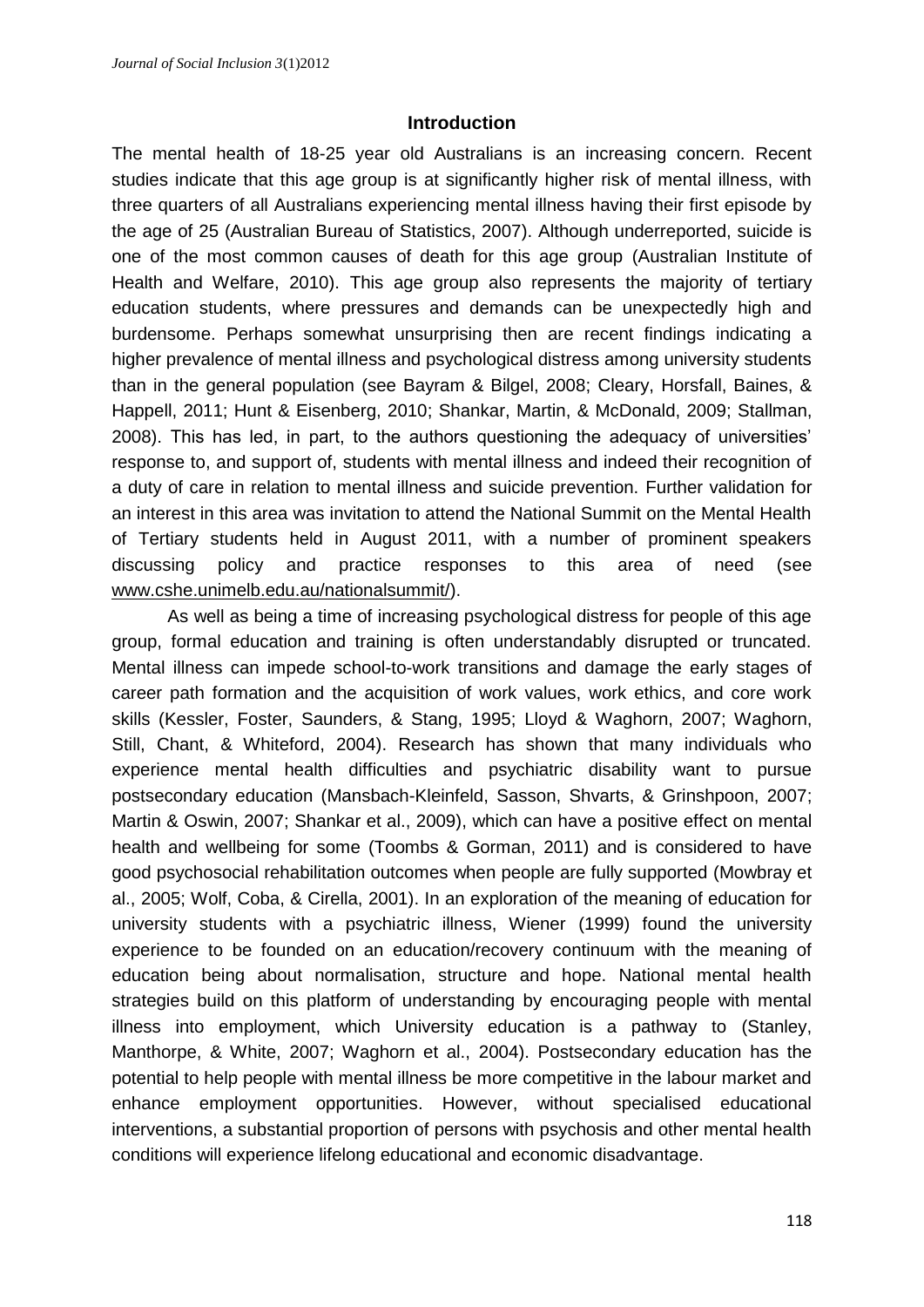The authors of this article have increasingly managed situations where students disclose often quite serious mental health issues, either at the time of entering a program of study, or around the time of preparing for field placement which is often a requirement of many professional disciplines. These experiences have resulted in much discussion about internal processes for supporting these students, and have highlighted the difficulty of doing this adequately both in the distance and on-campus education environments. While these are not new discussions, and similar issues have been raised in literature over the past decade [\(see Collins, 2006;](#page-9-5) [Manthorpe & Stanley, 1999;](#page-9-6) [Owen](#page-10-3)  [& Rodolfa, 2009;](#page-10-3) [Shaddock, 2004\)](#page-10-4), there is a dearth of literature on student experiences of disclosure of mental health status across health and human services in Australia. Only four studies were located in Australian university. One related to supervision of university students with a physical disability [\(Cooley & Salvaggio, 2002\)](#page-9-7), two to nursing students mental health problems and transition to university [\(Cleary, Horsfall, et al., 2011;](#page-8-3) [Cleary,](#page-9-8)  [Walter, & Jackson, 2011\)](#page-9-8), and another looking at Indigenous students mental health and wellbeing (Toombs & Gorman, 2011). This is problematic, and suggests urgent research in the area is needed, including on the experience of students with mental illness at university and the most effective strategies to better support students through to graduation and into the workforce.

#### **Student experiences**

#### **Stigma, discrimination and disclosure**

The decision for students to disclose a mental illness is a sensitive one, and can be influenced by both the fear of stigma and discrimination and the need for reasonable accommodations and special consideration. A major study conducted in the United Kingdom by the Social Care Workforce Research Unit [\(Ridley, Stanley, Manthorpe, &](#page-10-5)  [Harris, 2008;](#page-10-5) [Stanley, Ridley, Manthorpe, Harris, & Hurst,](#page-11-5) 2010) found that professionals and students who disclosed their mental health status in nursing, teaching, and social work did not know who they should disclose to, what would happen to disclosed information, and who had access to this information. In medicine, students associated significant stigma with help-seeking behaviour and cited widespread avoidance of disclosure of problems [\(Chew-Graham, Rogers, & Yassin, 2003\)](#page-8-4). Students who do disclose a disability, whether apparent or hidden, generally do this purposefully and carefully, and the extent of disclosure relies on the nature of the relationship with the staff member [\(Olney & Brockelman, 2003\)](#page-10-6). According to Wiener [\(1996\)](#page-11-6), this is because students experience a fear of embarrassment and shame about disclosing personal details, particularly at the beginning of their educational experience. In a study of Australian TAFE students, the availability of support services and anti-discrimination legislation were not sufficient motivators for disclosure, even when students were repeatedly encouraged to disclose mental illness [\(Venville, 2010\)](#page-11-7). Nonetheless, the need for good relationships and a culture of support between staff and students is a prerequisite for disclosure [\(Furness & Gilligan, 2004\)](#page-9-9). Further, a culture of inclusivity for students who have disabilities is needed so that constructive differences rather than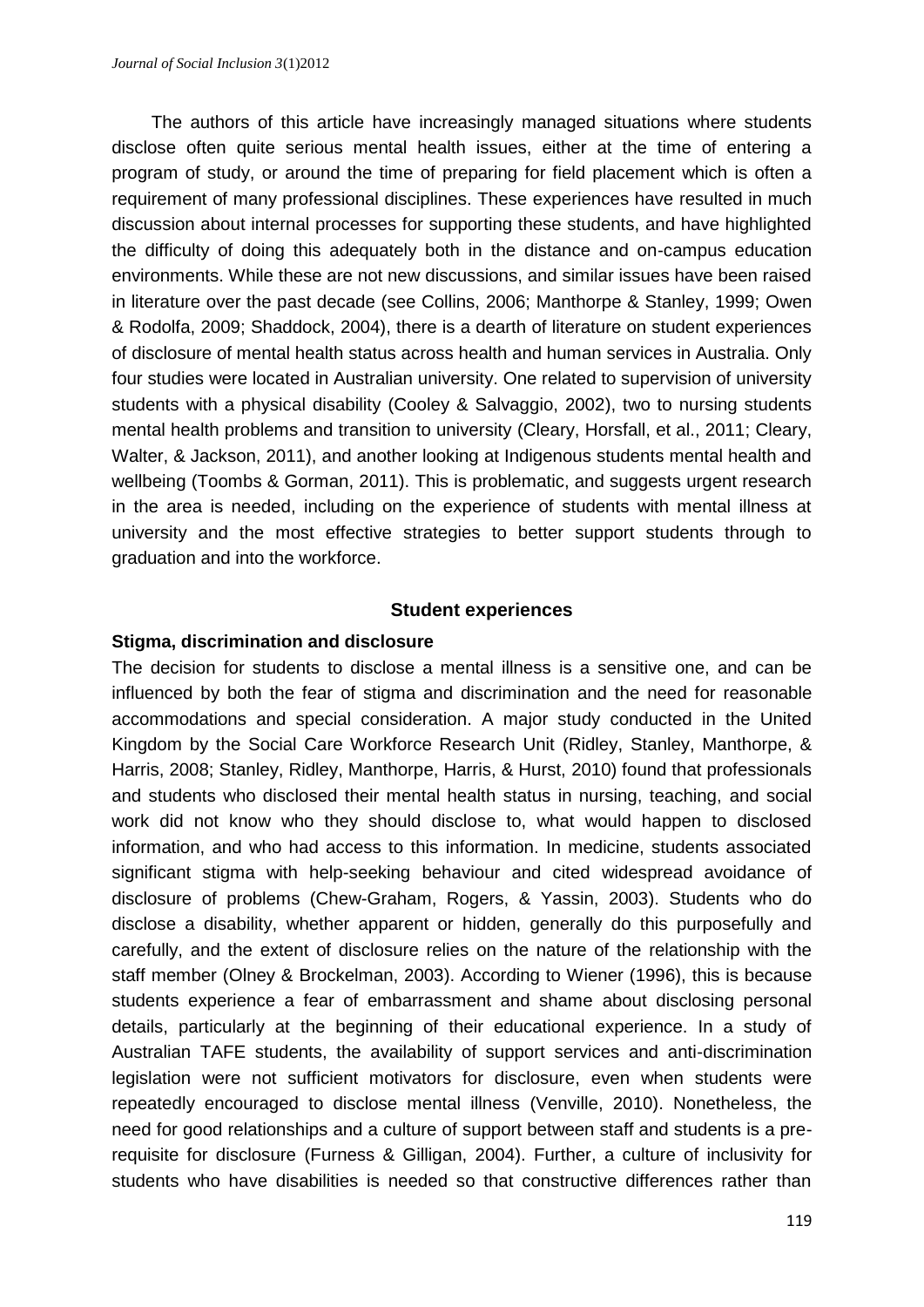problems can be the focus of policies [\(Crawshaw, 2002;](#page-9-10) [Megivern, Pellerito, & Mowbray,](#page-10-7)  [2003\)](#page-10-7).

# **Help-seeking behaviour**

An alarmingly common theme in the research is the reluctance of young university students with mental health concerns to engage in help-seeking behaviours. This is particularly concerning considering recent research conducted by Stanley, Mallon, Bell, and Manthorpe [\(2010\)](#page-11-8) found that failure to engage with support services could have been a primary factor in completed suicides of students in higher education. This lack of student engagement was apparent in a large survey of college students in the United States, where 67% perceived a need for mental health services but only 38% had sought such services in the preceding year [\(Cranford, Eisenberg,](#page-9-11) & Serras, 2009). The fact that mental health concerns of this population are often not matched with helpseeking and service use has been mentioned by several authors (see [Hunt & Eisenberg,](#page-9-0)  [2010;](#page-9-0) [McMichael & Hetzel, 1974;](#page-10-8) [Stallman, 2008;](#page-10-1) [Toombs & Gorman, 2011;](#page-11-1) [Zivin,](#page-11-9)  [Eisenberg, Gollust, & Golberstein, 2009\)](#page-11-9) and suggests there are likely significant unmet needs for treatment of mental illness among university students. However, it is unknown whether students fail to engage in help-seeking behaviours due to their own reluctance or fear, which may be associated with real or perceived stigma, or due to a lack of available or suitable mental health services, or both. Interestingly, and a potential solution to issues of accessibility of mental health services, is the finding of an Australian study of an online intervention for promoting wellbeing in university students. Ryan, Shochet, and Stallman [\(2010\)](#page-10-9) found that while students were less likely to seek services in times of escalating psychological distress, their intention to use online mental health interventions increased. This could have important implications for university support services wishing to improve their response to the mental health concerns of students.

# **Academic and field educator attitudes**

Academics are often unsure how to respond to student disclosure of mental illness, and this can lead to inconsistent provisions of support for students who have made the difficult decision to disclose. Inconsistencies in academic attitude and response may be the result of factors operating at an institutional level and a personal level. Studies have identified several issues of concern for academics, including the need for clearer procedures and policies, in line with legislation, as reported by social work field educators in a study focussed on supervision of students with psychiatric disability [\(Gillis](#page-9-12)  [& Lewis, 2004\)](#page-9-12). A survey of social work educators by Glenmaye and Bolin [\(2007\)](#page-9-13) indicated the presence of varying attitudes regarding psychiatric disability in social work education and in the profession, along with differing rates of the availability of psychiatric disability policies and accommodations (indeed only 33% reported their department had a psychiatric disability policy). Academics in the study expressed academic, practicum, and social concerns regarding students with mental illness. More broadly in the higher education sector, university staff have reported feeling frightened and unprotected by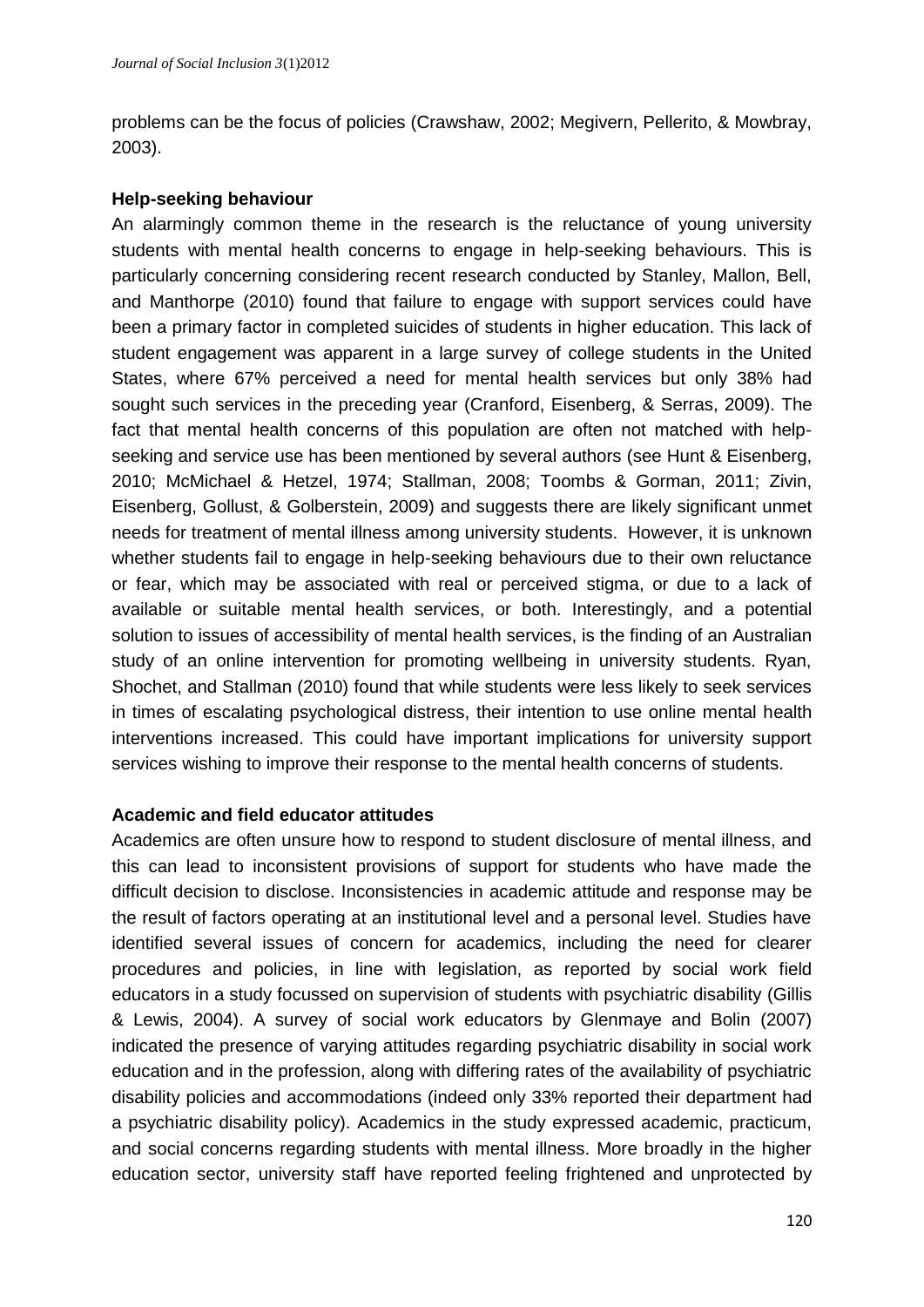their employing university in response to the behaviour of some students with mental illness, and expressed uncertainty about the treatment of students with mental illness, including diverse attitudes to special consideration, with only 67% believing students with mental illness should be granted special consideration [\(Shaddock, 2004\)](#page-10-4). These findings in academic attitudes and responses are possibly the result of a lack of clear policies and procedures for psychiatric disability in education and/or a lack of understanding of disability discrimination legislation and its implications for legal responsibilities in the provision of 'reasonable accommodations' for students with disabilities, be them physical or psychological in nature.

The issue of inconsistent attitudes and responses to students with mental illness may be somewhat compounded by the influence of academics' personal experience and level of empathy. Research has found that academics who have had personal experience with psychiatric disability are more likely to be supportive and positive in working with students who disclose mental illness [\(Brockelman, Chadsey, & Loeb,](#page-8-5)  [2006\)](#page-8-5). Increasing the awareness and understanding of mental illness across universities could promote such a positive and supportive response.

# **University responses**

#### **Treatment and interventions**

Strategies and interventions to address the concerning prevalence of mental illness in university students have been widely discussed, and universities have a clear responsibility to adopt evidence-based support services to promote the mental health and wellbeing of students and, in turn, encourage their academic success. Stanley, Mallon, Bell, and Manthorpe [\(2010\)](#page-11-8) highlighted the need for specialist mental health advisors within Universities to link more strategically with general practitioners and primary care providers. Open communication and collaboration between students and staff, and the availability of enhanced mental health services, is considered key to preventing worsening psychopathology of students and improving student retention [\(Schwartz & Kay, 2009\)](#page-10-10). Improving on-campus mental health services and programs and ensuring early intervention and individualised support has also been emphasised [\(Shaddock, 2004\)](#page-10-4). This could entail the co-location of specialist mental health services, including a general practitioner, psychiatrist, and psychologist, aimed at increasing availability of services and ensuring a more comprehensive response to the mental health concerns of students [\(Stallman, 2008\)](#page-10-1).

Studies have also investigated on-campus intervention projects, which have shown promising outcomes in promoting mental health and wellbeing of students. One such project, which implemented peer-based suicide prevention and mental health training for students in an Australian university, found preliminary improvements in students' attitudes, self-efficacy, social connectedness and mental health literacy as well as intentions toward talking with fellow students about mental health problems [\(Pearce,](#page-10-11)  [Rickwood, & Beaton, 2003\)](#page-10-11). Studies have proposed several strategies to promote the mental health of students, including programs to increase student self-determination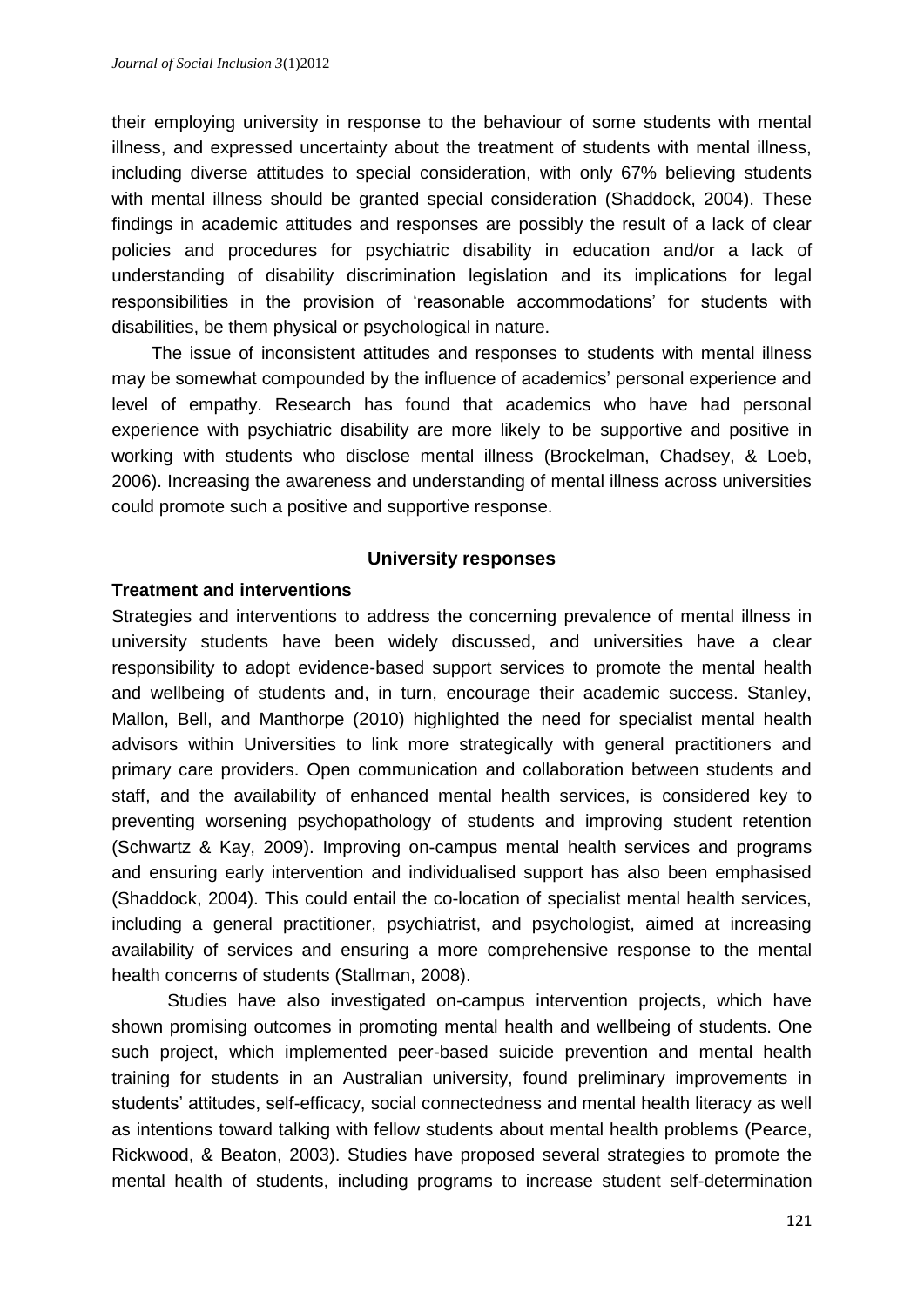[\(Brockelman, 2009\)](#page-8-6), optimism and health values [\(Burris, Brechting, Salsman, & Carlson,](#page-8-7)  [2009\)](#page-8-7), and provide a standardised well researched cognitive-behavioural approach [\(Buchanan, 2011\)](#page-8-8) which aims to reduce psychological distress by improving student coping strategies [\(Khawaja & Dempsey, 2007\)](#page-9-14). Online mental health interventions have also been examined, and the provision of these may go some way in addressing the low rate of help seeking among 18-25year olds. They offer assistance to those who would otherwise not seek formal help [\(Ryan et al., 2010\)](#page-10-9), and to those who prefer to solve their personal problems online for reasons of convenience or to reduce feelings of vulnerability [\(Piper & MacDonald, 2008\)](#page-10-12).

Models of supported education for people with psychiatric illness provide an important opportunity for people with mental illness to be self-determining and realise their educational and employment goals, and have been discussed predominantly in the United States. Supported education programs, which come under a psychosocial rehabilitation model entail support, reassurance, and encouragement, and have been shown to assist students with psychiatric disabilities to engage in, and complete, tertiary education [\(Mowbray et al., 2005\)](#page-10-2). The inclusion of strategies to increase student empowerment, social and interpersonal competence, and communication skills within a supported education model promote recovery through the attainment of formal education and employment in the behavioural health field [\(Wolf et al., 2001\)](#page-11-2). The psychosocial rehabilitation and supported education models reflect the social justice and ethical foundations of the health and human service professions and utilising these in their education programs may help to improve opportunities for mental health service users.

A whole-of-university approach, proposed by Owen and Radolfa [\(2009\)](#page-10-3), calls for universities to actively engage in the development and improvement of student mental health services to create a "campus that cares" culture. This will require the adoption of innovative strategies to increase protective factors, such as social support and awareness, and decrease risk factors, such as alcohol use and depression [\(Owen, Tao,](#page-10-13)  [& Rodolfa, 2006\)](#page-10-13). Through the provision of counselling centres, improved collaboration and communication between all stakeholders, clear plans of response to student distress, and more welcoming attitudes and physical spaces on campus, a comprehensive university-wide approach would promote mental health by improving campus culture, interpersonal relationships, and intrapersonal functioning [\(Owen &](#page-10-3)  [Rodolfa, 2009\)](#page-10-3).

# **Fitness to practice**

There is a body of literature, predominantly from the United States, that focuses on the links between personal history and professional impairment. The literature reveals that concerns about students with mental illness has become aligned with assessments of 'fitness to practice', which often has negative connotations with its focus on deficits and problems. Literature has also focussed on the necessity of delineating what is meant by 'suitability, unsuitability, or misconduct' when universities try to enforce what has become termed 'gatekeeper responsibilities' [\(Currer, 2009;](#page-9-15) [Dillon, 2007;](#page-9-16) [Lafrance &](#page-9-17)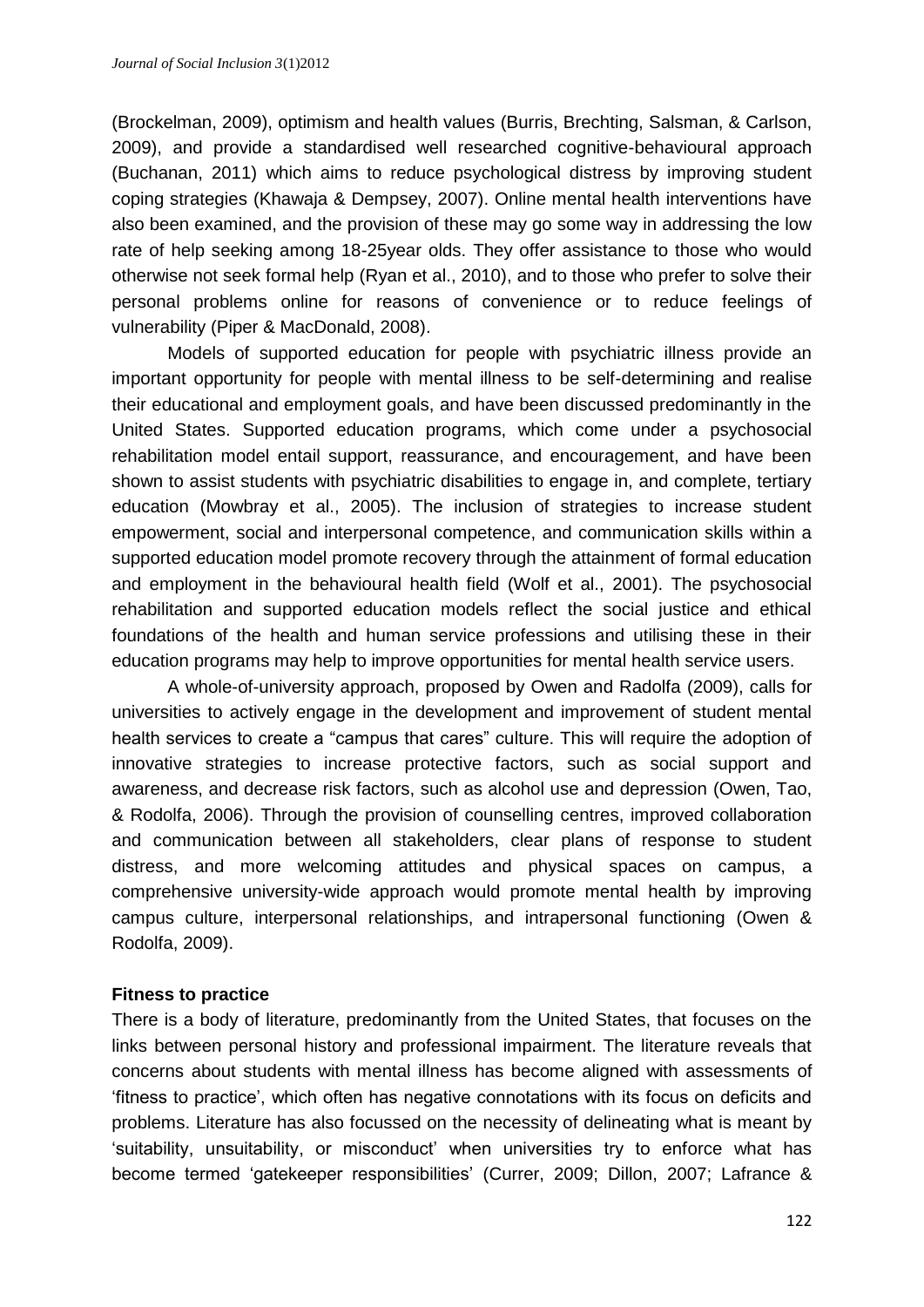[Gray, 2004\)](#page-9-17). In the UK, much research has explored the regulatory frameworks for students with disabilities, including psychiatric disabilities, and there is an expectation amongst university teaching staff that students should disclose disabilities that could impact on practice or academic performance [\(Currer, 2009;](#page-9-15) [Sin & Fong, 2009;](#page-10-14) [Wray,](#page-11-10)  [Gibson, & Aspland, 2007\)](#page-11-10). This is in the interests of ensuring that service users are not harmed, and that the reputation of professions is upheld. Yet, many students with mental illness are likely to be treated more negatively within regulatory systems than students with physical disabilities [\(Sin & Fong, 2009\)](#page-10-14).

Authors argue that students or practitioners who experience personal difficulties should not face punishment or stigmatisation in the process of universities or workplaces attempting to address these difficulties [\(see Pooler, Clay Siebert, Faul, & Huber, 2008\)](#page-10-15). Instead, an empowerment model would see the positive benefits of shared experience within the philosophy that recovery is possible and that symptoms can be managed [\(Stromwall, 2002\)](#page-11-11).

#### **Policy development, dissemination and implementation**

The need for improved, transparent, and accessible policy and procedures is repeatedly discussed throughout the literature on responding to students with mental illness. These policies need to clearly reflect disability discrimination legislation to ensure they are fair [\(Gillis & Lewis, 2004\)](#page-9-12). They need to acknowledge the relevance of students' psychiatric illness and help foster their educational success while upholding professional standards [\(GlenMaye & Bolin, 2007\)](#page-9-13). Shaddock [\(2004\)](#page-10-4) called for policy development to be matched with staff training and increased awareness of the disability discrimination act, a strategy aimed at not only improving the response to known students with mental illness, but also at encouraging disclosure by reducing stigma through increased mental health literacy. Further, the dissemination of information on rights, responsibilities, and implications in relation to disclosing mental illness, would encourage understanding, improve 'disability friendliness' in the institution, and promote disclosure among students [\(Ridley et al., 2008\)](#page-10-5).

# **Developing a Research Agenda for Inclusivity in Higher Education**

It is clear from the literature that there is room for development of a research agenda in Australia that will assist universities in their determinations about how inclusive cultures can be created and sustained. Such research will help universities and educators better respond to students with mental illness.

To date there has been insufficient exploration of how tertiary students with mental illness navigate the services and structures that on the one hand could support and nurture an educational experience, and on the other discriminate against students and disrupt or terminate a potential career pathway. There is no research that gives insight into what prevents students from engaging in help-seeking behaviour when support services are in existence. The views of students themselves need to be explored through qualitative research, so that they can identify through their own reflective lens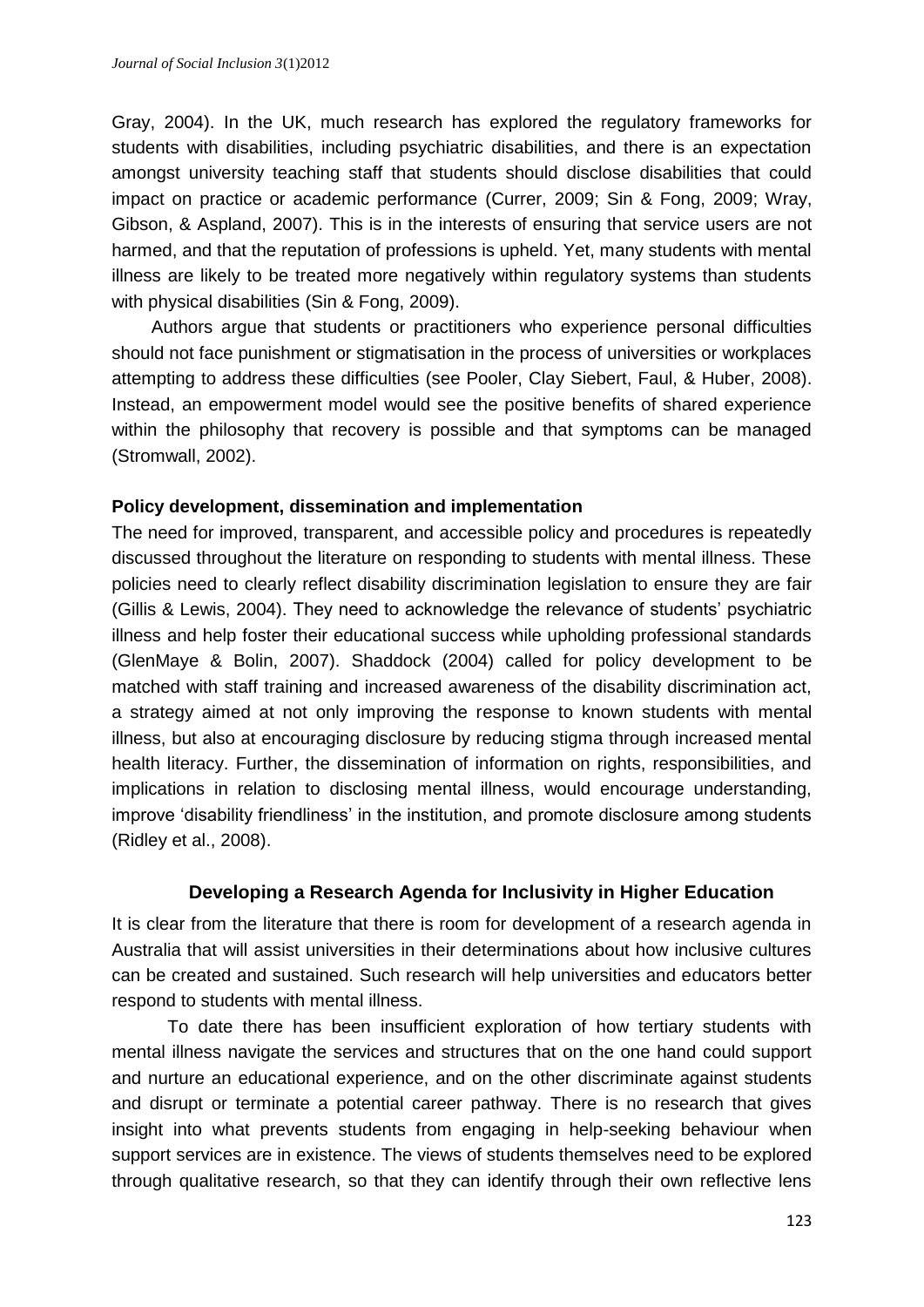about what helped and what hindered their educational progress, and what services were or were not accessed. From the student perspective, research questions could focus on experiences of stigma, discrimination, and disclosure at both the point of entry into a university and throughout a program of study.

Many students will have engaged in study at different times in their lives and at different levels (for example, Vocational Education and Training sector, undergraduate, postgraduate) and their experiences may have been different depending on the program of study, the mode of study, and the university chosen. Further exploration is warranted as to the differences in attitude and response to students with mental health issues across disciplines and professions. Additionally, what is not known at this point from literature are any differences that arise from decisions about studying in distance or oncampus, and whether distance study does afford students with mental illness more anonymity and therefore a greater sense of security from perceived stigma. It is now possible for a student to complete a full degree online without ever needing to engage face-to-face with a lecturer or any other university staff member. From the student perspective, it would also be useful to know how students perceive their disclosure of information, where this happens, how it has been handled and managed by university staff, and whether they had concerns about the sharing of personal information, records kept on file about their circumstances, and how they understood issues of consent and duty of care. The experiences of families and carers of students with mental illness should also be a focal point of research as part of this agenda.

As previously mentioned, many professional disciplines have requirements that students complete field placements in external agencies with supervision from practitioners in the field. Issues are raised in this context about sharing of information to external third parties, and what rights students have to withhold information from potential field placement agencies, what rights potential field supervisors have to know information about students who will be engaging with clients of that agency, and what responsibilities universities have in their dual relationships with both students and the field. The question is raised here about how universities and the staff employed within these institutions remain responsive to individual needs of students, but also uphold professional standards and their own reputation in consistent management of sensitive issues. Thus, there is need for more investigation in Australia that includes direct information from students with mental illness about their views and experiences. This information can be used to educate field and university educators, as well as administrative staff and those with responsibilities for policy development in the area of student support.

# **Conclusions**

Ensuring universities respond to students with mental illness in a manner that is not only cognisant of professional standards, but is also inclusive, valuing of the lived experience, respectful, and non-discriminatory is imperative. Given that students who pursue academic programs at university, particularly in disciplines that require field or clinical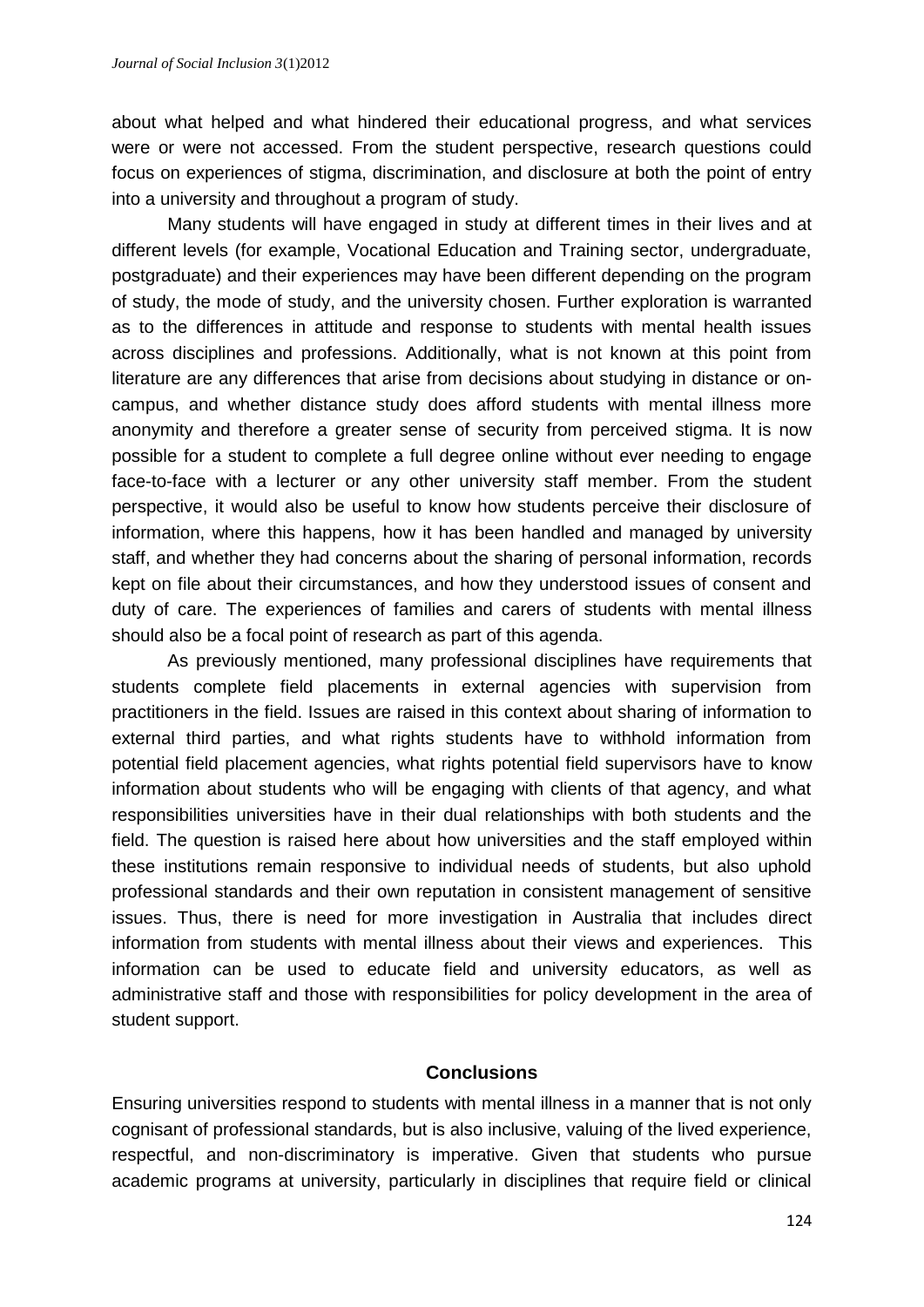placements, are encouraged to disclose any mental health history that may impact on their ability to provide quality service to others, universities must put in place policies and program responses that do not discriminate on the basis of mental illness and do not place student inclusion in higher education at risk. Research indicates clearly that engagement with higher education can be a positive motivator for mental health for those students who may have had difficulty establishing a career pathway due to mental illness. The other side of the issue is concern for professional practice standards, and assurance that students who experience problems related to mental illness will take all required steps to engage support. There is a lack of research that explores the student experience of disclosure of mental illness, and the associated responses of university staff to such disclosures. This paper argues that there is room for a substantial research agenda to be developed around this complex issue so that these issues can be better understood from a range of perspectives. It is clear that the mental health of tertiary students is on the national agenda for discussion as evidenced by the National Summit held in 2011. These discussions should continue within a context of inclusivity in higher education, and within a research framework that will give voice to the experiences of students, their families and carers, university staff, and practitioners in the field.

# **References**

- <span id="page-8-0"></span>Australian Bureau of Statistics. (2007). National Survey of Mental Health and Wellbeing: Summary of Results. *ABS Cat No. 4326.0.* Canberra: ABS.
- <span id="page-8-1"></span>Australian Institute of Health and Welfare. (2010). Australia's Health 2010 *Australia's health series no. 12. Cat. no. AUS 122*. Canberra: AIHW.
- <span id="page-8-2"></span>Bayram, N., & Bilgel, N. (2008). The prevalence and socio-demographic correlations of depression, anxiety and stress among a group of university students. *Social Psychiatry and Psychiatric Epidemiology, 43*, 667-672.
- <span id="page-8-6"></span>Brockelman, K. F. (2009). The Interrelationship of Self-Determination, Mental Illness, and Grades Among University Students. *Journal of College Student Development, 50*(3), 271-286. doi: 10.1111/j.1559-1816.2004.tb02690.x
- <span id="page-8-5"></span>Brockelman, K. F., Chadsey, J. G., & Loeb, J. W. (2006). Faculty perceptions of university students with psychiatric disabilities. *Psychiatric Rehabilitation Journal, 30*(1), 23-30.
- <span id="page-8-8"></span>Buchanan, J. L. (2011). Prevention of Depression in the College Student Population: A Review of the Literature. *Archives of Psychiatric Nursing, In press*, 1-22.
- <span id="page-8-7"></span>Burris, J., Brechting, E., Salsman, J., & Carlson, C. (2009). Factors Associated With the Psychological Well-Being and Distress of University Students. *Journal of American College Health, 57*(5), 536-543. doi: 10.1080/016128499248709
- <span id="page-8-4"></span>Chew-Graham, C. A., Rogers, A., & Yassin, N. (2003). 'I wouldn't want it on my CV or their records': medical students' experiences of help-seeking for mental health problems. *Medical education, 37*(10), 873-880.
- <span id="page-8-3"></span>Cleary, M., Horsfall, J., Baines, J., & Happell, B. (2011). Mental health behaviours among undergraduate nursing students: Issues for consideration. *Nurse Education Today, In press*.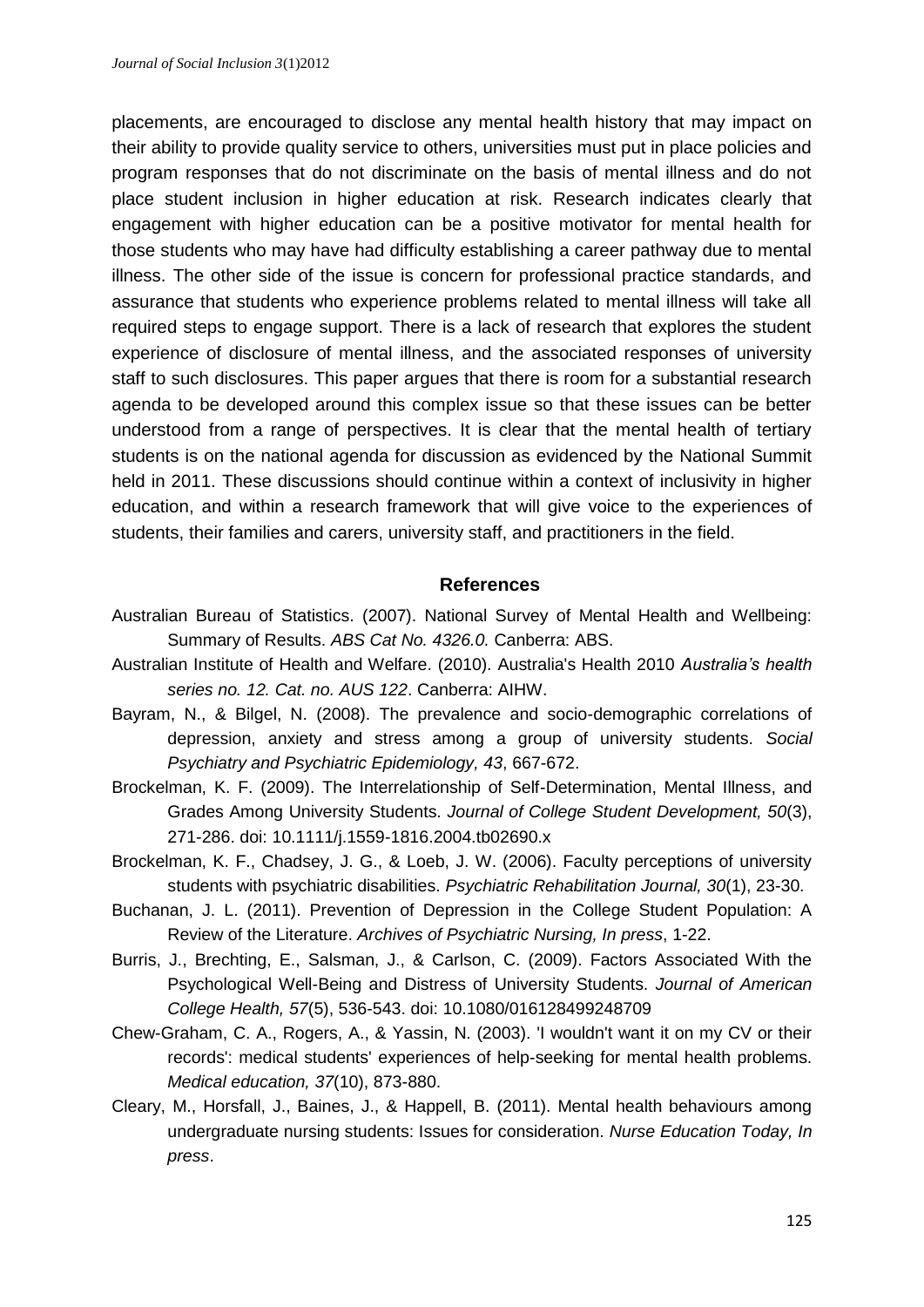- <span id="page-9-8"></span>Cleary, M., Walter, G., & Jackson, D. (2011). "Not always smooth sailing": Mental health issues associated with the transition from high school to college. *Issues in Mental Health Nursing, 32*(4), 250-254. doi: 10.3109/01612840.2010.548906
- <span id="page-9-5"></span>Collins, S. (2006). Mental Health Difficulties and the Support Needs of Social Work Students: Dilemmas, Tensions and Contradictions. *Social Work Education, 25*(5), 446-460.
- <span id="page-9-7"></span>Cooley, B., & Salvaggio, R. (2002). Ditching the 'dis' in disability: Supervising students who have a disability. *Australian Social Work, 55*(1), 50-59.
- <span id="page-9-11"></span>Cranford, J. A., Eisenberg, D., & Serras, A. M. (2009). Substance use behaviors, mental health problems, and use of mental health services in a probability sample of college students. *Addictive Behaviors, 34*, 134-145.
- <span id="page-9-10"></span>Crawshaw, M. (2002). Disabled people's access to social work education: Ways and means of promoting environmental change. *Social Work Education, 21*(5), 503-514.
- <span id="page-9-15"></span>Currer, C. (2009). Assessing Student Social Workers' Professional Suitability: Comparing University Procedures in England. *British Journal of Social Work, 39*(8), 1481-1498.
- <span id="page-9-16"></span>Dillon, J. (2007). The Conundrum of Balancing Widening Participation with the Selection of Suitable Students for Social Work Education. *Social Work Education, 26*(8), 827-841.
- <span id="page-9-9"></span>Furness, S., & Gilligan, P. (2004). Fit for purpose: issues from practice placements, practice teaching and the assessment of students' practice. *Social Work Education, 23*(4), 465-479.
- <span id="page-9-12"></span>Gillis, H., & Lewis, J. S. (2004). Addressing the issue of psychiatric disability in social work interns: The need for a problem solving framework. *Journal of Social Work Education, 40*(3), 391.
- <span id="page-9-13"></span>GlenMaye, L. F., & Bolin, B. (2007). Students with psychiatric disabilities: An exploratory study of program practices. *Journal of Social Work Education, 43*(1), 117-131.
- <span id="page-9-0"></span>Hunt, J., & Eisenberg, D. (2010). Mental health problems and help-seeking behavior among college students. *The Journal of Adolescent Health, 46*(1), 3-10.
- <span id="page-9-1"></span>Kessler, R. C., Foster, C. L., Saunders, W. B., & Stang, P. E. (1995). Social consequences of psychiatric disorders, I: Educational attainment. *The American Journal of Psychiatry, 152*(7), 1026.
- <span id="page-9-14"></span>Khawaja, N. G., & Dempsey, J. (2007). Psychological Distress in International University Students: An Australian Study. *Australian Journal of Guidance and Counselling, 17*(1), 13-27.
- <span id="page-9-17"></span>Lafrance, J., & Gray, E. (2004). Gate-keeping for professional social work practice. *Social Work Education, 23*(3), 325-340.
- <span id="page-9-2"></span>Lloyd, C., & Waghorn, G. (2007). The Importance of Vocation in Recovery of Young People with Psychiatric Disabilities. *British Journal of Occupational Therapy, 70*(2), 50-59.
- <span id="page-9-3"></span>Mansbach-Kleinfeld, I., Sasson, R., Shvarts, S., & Grinshpoon, A. (2007). What Education Means to People with Psychiatric Disabilities: A Content Analysis. *American Journal of Psychiatric Rehabilitation, 10*(4), 301-316.
- <span id="page-9-6"></span>Manthorpe, J., & Stanley, N. (1999). Dilemmas in professional education: responding effectively to students with mental health problems. *Journal of Interprofessional Care, 13*(4), 355-365.
- <span id="page-9-4"></span>Martin, J., & Oswin, F. (2007). Post-secondary education: Obstacles and opportunity for recovery, paper presented at the Mental Health Services Conference, Melbourne.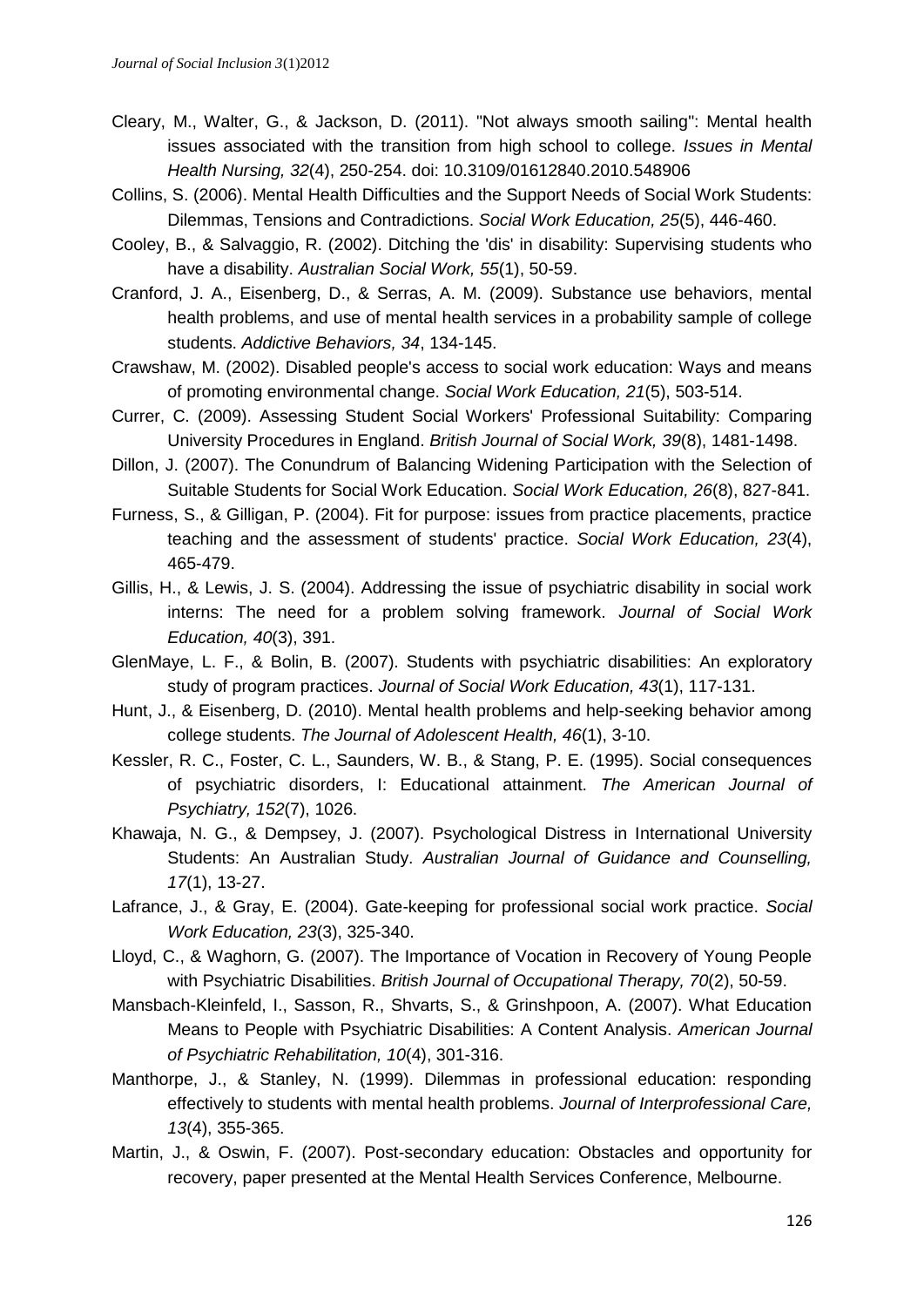- <span id="page-10-8"></span>McMichael, A. J., & Hetzel, B. S. (1974). Patterns of help-seeking for mental illness among Australian university students: an epidemiological study. *Social science & medicine, 8*(4), 197-206.
- <span id="page-10-7"></span>Megivern, D., Pellerito, S., & Mowbray, C. (2003). Barriers to higher education for individuals with psychiatric disabilities. *Psychiatric Rehabilitation Journal, 26*(3), 217-231.
- <span id="page-10-2"></span>Mowbray, C. T., Collins, M. E., Bellamy, C. D., Megivern, D. A., Bybee, D., & Szilvagi, S. (2005). Supported Education for Adults with Psychiatric Disabilities: An Innovation for Social Work and Psychosocial Rehabilitation Practice. *Social Work, 50*(1), 7-20. doi: 10.1176/appi.ps.51.6.774.2000-15883-00410.1176/appi.ps.51.6.774
- <span id="page-10-6"></span>Olney, M. F., & Brockelman, K. F. (2003). Out of the disability closet: strategic use of perception management by select university students with disabilities. *Disability & Society, 18*(1), 35-50.
- <span id="page-10-3"></span>Owen, J., & Rodolfa, E. (2009). Prevention through Connection: Creating a Campus Climate of Care. *Planning for Higher Education, 37*(2), 26-33.
- <span id="page-10-13"></span>Owen, J., Tao, K., & Rodolfa, E. (2006). Distressed and Distressing Students: Creating a Campus Community of Care. In College Student Mental Health: Effective Services and Strategies Across Campus, eds. S. A. Benton and S. L. Benton, 15–34.. Washington, DC: National Association of Student Personnel Administrators.
- <span id="page-10-11"></span>Pearce, K., Rickwood, D., & Beaton, S. (2003). Preliminary Evaluation of a University-based Suicide Intervention Project: Impact on Participants. *Australian e-Journal for the Advancement of Mental Health, The, 2*(1), 25-35.
- <span id="page-10-12"></span>Piper, F., & MacDonald, B. (2008). 'Sometimes It's Harder to Speak Out Things': How First Year New Zealand Tertiary Students Use Informal Online Communication to Help Solve Significant Problems. *Australian e-Journal for the Advancement of Mental Health, The, 7*(3), [135]-[142].
- <span id="page-10-15"></span>Pooler, D. K., Clay Siebert, D., Faul, A. C., & Huber, R. (2008). Personal History and Professional Impairment. *Administration in Social Work, 32*(2), 69-85.
- <span id="page-10-5"></span>Ridley, J., Stanley, N., Manthorpe, J., & Harris, J. (2008). Disabled students and staff: disclosing disability. *Community Care* (1717), 32.
- <span id="page-10-9"></span>Ryan, M. L., Shochet, I. M., & Stallman, H. M. (2010). Universal Online Interventions Might Engage Psychologically Distressed University Students Who Are Unlikely to Seek Formal Help. *Advances in Mental Health, 9*(1), 73-83.
- <span id="page-10-10"></span>Schwartz, V., & Kay, J. (2009). The Crisis in College and University Mental Health. *Psychiatric Times, 26*(10), 32-32,34.
- <span id="page-10-4"></span>Shaddock, A. (2004). Academics' responses to the challenging behaviour of students with mental illness. *JANZSSA*(23), 53-77.
- <span id="page-10-0"></span>Shankar, J., Martin, J., & McDonald, C. (2009). Emerging Areas of Practice for Mental Health Social Workers: Education and Employment. *Australian Social Work, 62*(1), 28-44.
- <span id="page-10-14"></span>Sin, C. H., & Fong, J. (2009). The Impact of Regulatory Fitness Requirements on Disabled Social Work Students. *British Journal of Social Work, 39*(8), 1518-1539.
- <span id="page-10-1"></span>Stallman, H. (2008). Prevalence of psychological distress in university students: implications for service delivery. *Australian Family Physician, 37*(8), 673-677.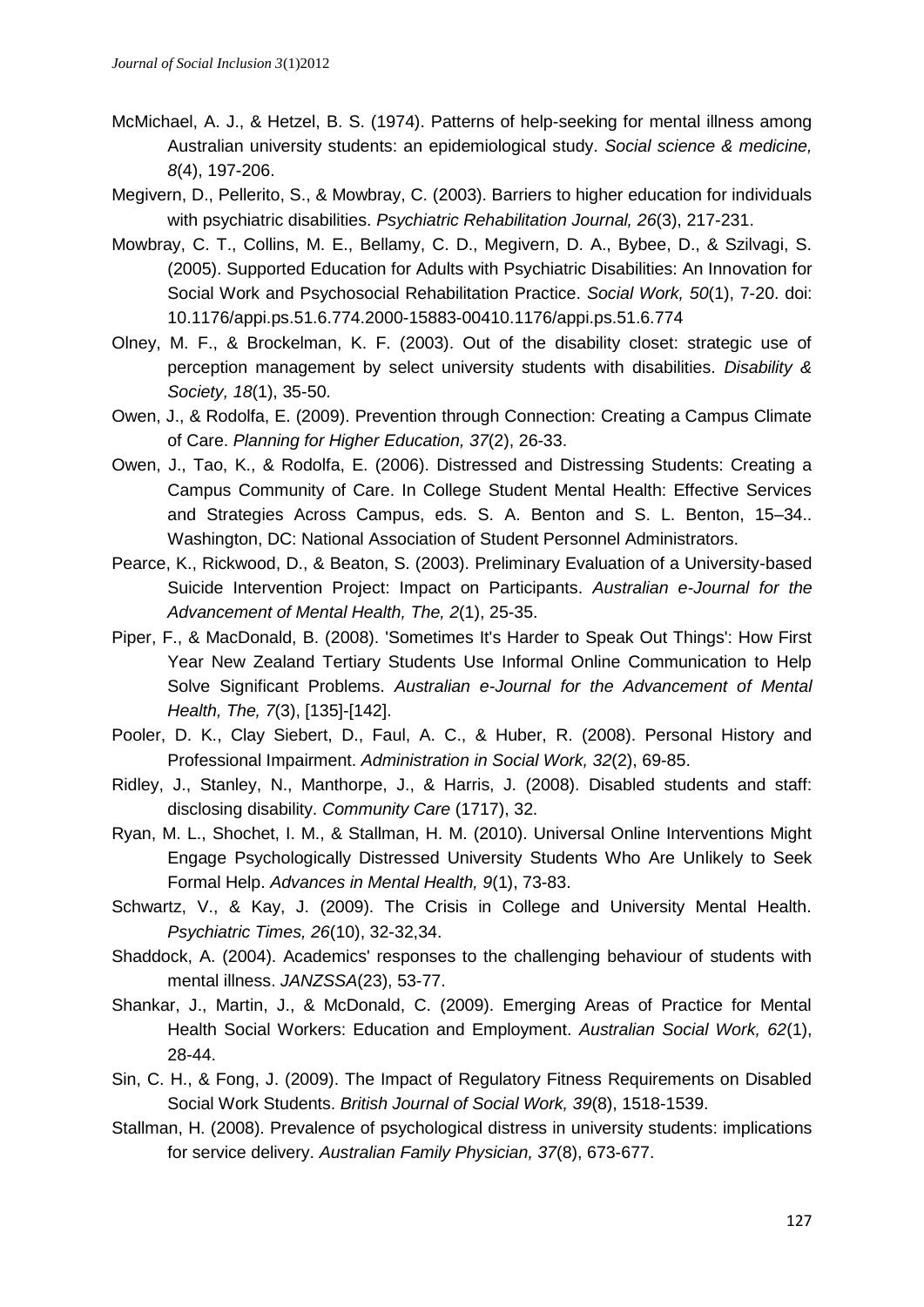- <span id="page-11-8"></span>Stanley, N., Mallon, S., Bell, J., & Manthorpe, J. (2010). Suicidal students' use of and attitudes to primary care support services. *Primary Health Care Research & Development, 11*(4), 315-325.
- <span id="page-11-4"></span>Stanley, N., Manthorpe, J., & White, M. (2007). Depression in the profession: Social workers' experiences and perceptions. *British Journal of Social Work, 37*(2), 281-298.
- <span id="page-11-5"></span>Stanley, N., Ridley, J., Manthorpe, J., Harris, J., & Hurst, A. (2010). Disclosing Disability: Disabled Students and Practitioners in Social Work. *Nursing and Teaching, Social Care Workforce Research Unit.*
- <span id="page-11-11"></span>Stromwall, L. K. (2002). Is social work's door open to people recovering from psychiatric disabilities? *Social work, 47*(1), 75-83.
- <span id="page-11-1"></span>Toombs, M., & Gorman, D. (2011). Mental Health and Indigenous University Students. *Aboriginal and Islander Health Worker Journal, 35*(4), 22-24.
- <span id="page-11-7"></span>Venville, A. (2010). Risky business: Mental illness, disclosure and the TAFE student. *International Journal of Training Research, 8*(2), 128-140.
- <span id="page-11-0"></span>Waghorn, G., Still, M., Chant, D., & Whiteford, H. (2004). Specialised supported education for Australians with psychotic disorders. *Australian Journal of Social Issues, 39*(4), 443-458.
- <span id="page-11-6"></span>Weiner, E. (1996). An exploratory qualitative study of three university students with mental illness and the perceived role their families play in their university education. *Psychiatric Rehabilitation Journal, 19*(3), 77-80.
- <span id="page-11-3"></span>Wiener, E. (1999). The Meaning of Education for University Students with a Psychiatric Disability: A grounded Theory Analysis. *Psychiatric Rehabilitation Journal, 22*(4), 403-409.
- <span id="page-11-2"></span>Wolf, J., Coba, C., & Cirella, M. (2001). Education as psychosocial rehabilitation: Supported education program partnerships with mental health and behavioral healthcare certificate programs. *Psychiatric Rehabilitation Skills, 5*(3), 455-476.
- <span id="page-11-10"></span>Wray, J., Gibson, H., & Aspland, J. (2007). Research into Assessments and Decisions Relating to 'Fitness' in Training, Qualifying and Working within Teaching, Nursing and Social Work. *Disability Rights Commission*.
- <span id="page-11-9"></span>Zivin, K., Eisenberg, D., Gollust, S. E., & Golberstein, E. (2009). Persistence of mental health problems and needs in a college student population. *Journal of Affective Disorders, 117*(3), 180-185.
- Wingert, S., Higgitt, N. & Ristock, J. (2005). Voices from the margins: understanding street youth in Winnepeg. *Canadian Journal of Urban Research*, *vol 14 (1)*, 54-80.

#### **Biographical Notes**

**Donna McAuliffe** is an Associate Professor in the School of Human Services and Social Work at Griffith University. Her teaching and research interests lie in the area of professional ethics, and she is committed to ensuring that practitioners and employers understand their ethical responsibilities. Dr McAuliffe led the last review of the Australian Association of Social Workers review of the Code of Ethics that upholds principles of